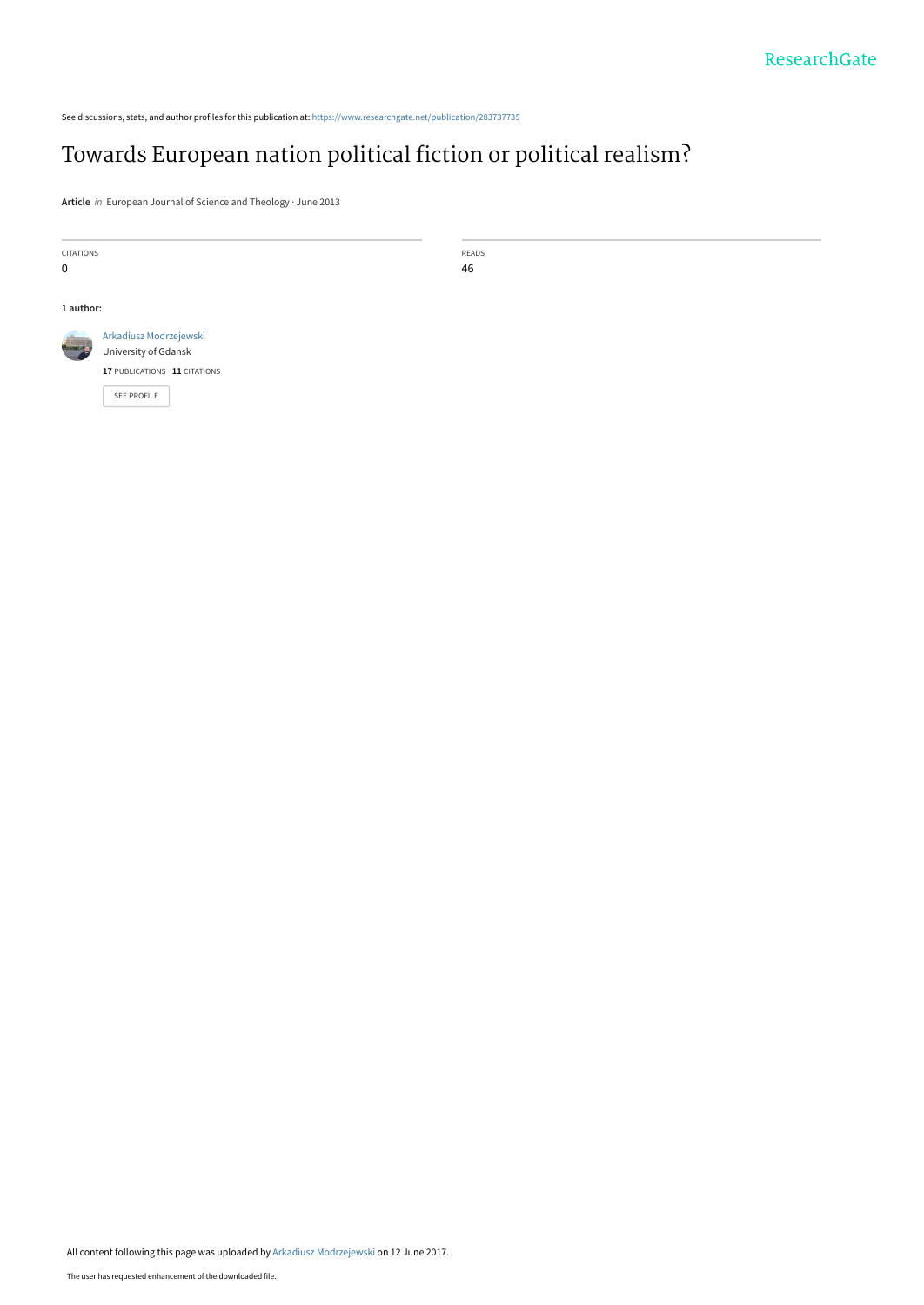# **TOWARDS EUROPEAN NATION POLITICAL FICTION OR POLITICAL REALISM?**

*\_\_\_\_\_\_\_\_\_\_\_\_\_\_\_\_\_\_\_\_\_\_\_\_\_\_\_\_\_\_\_\_\_\_\_\_\_\_\_\_\_\_\_\_\_\_\_\_\_\_\_\_\_\_\_\_\_\_\_\_\_\_\_\_\_\_\_\_\_\_\_*

**Arkadiusz Modrzejewski\***

*Department of Political Science, University of Gdansk, 4 Bażyński Str., PL-80-952 Gdańsk, Poland*

(Received 20 March 2013, revised 21 April 2013)

#### **Abstract**

The idea of European nation was created by Richard Coudenhove-Kalergi, an Austrian aristocrat and promoter of European integration. His idea was based on certainty that European nation is a virtual fact (being). He regarded nation as a cultural community but he was convinced that the Europeans should build a common state – federation or confederation. When Kalergi formulated his concept, the idea of European nation had strong concurrent – rising nationalisms which were real barrier for integration projects. Generally, industrial – modern civilization was not a good period for universalizing and integrating activity. Nation state was uniformizing power which superseded universal community as well as regional and local societies. But transformation of civilization: from industrial to post-industrial and its political and cultural consequences, e.g. European integration, gives us a new opportunity and has changed our understanding of identity issues. That is why we should reconsider the idea of Kalergi and apply that to the new civilizational conditions.

*Keywords:* European nation, nationality, European integration, post-industrial civilization

## **1. Introduction**

l

The intensification of integration processes in Europe which leads to the formation of European institutional order enables us to ask a question concerning the identity issues. *What does it mean nowadays and what may it mean to be a European in the future?* While referring to the question on the future it is not about some kind of distinction or prophesying but about taking advantage of the predictive potential of political science and in general social sciences which should not only give the description and explanation of facts but also are appointed to forecast the political tendencies and the directions of the civilizational development. Therefore, scholars may react in advance to new phenomena and processes which transform our reality in an essential way. Such an approach has not only a cognitive value but also a practical one and enables

E-mail: modrzejewski@ug.edu.pl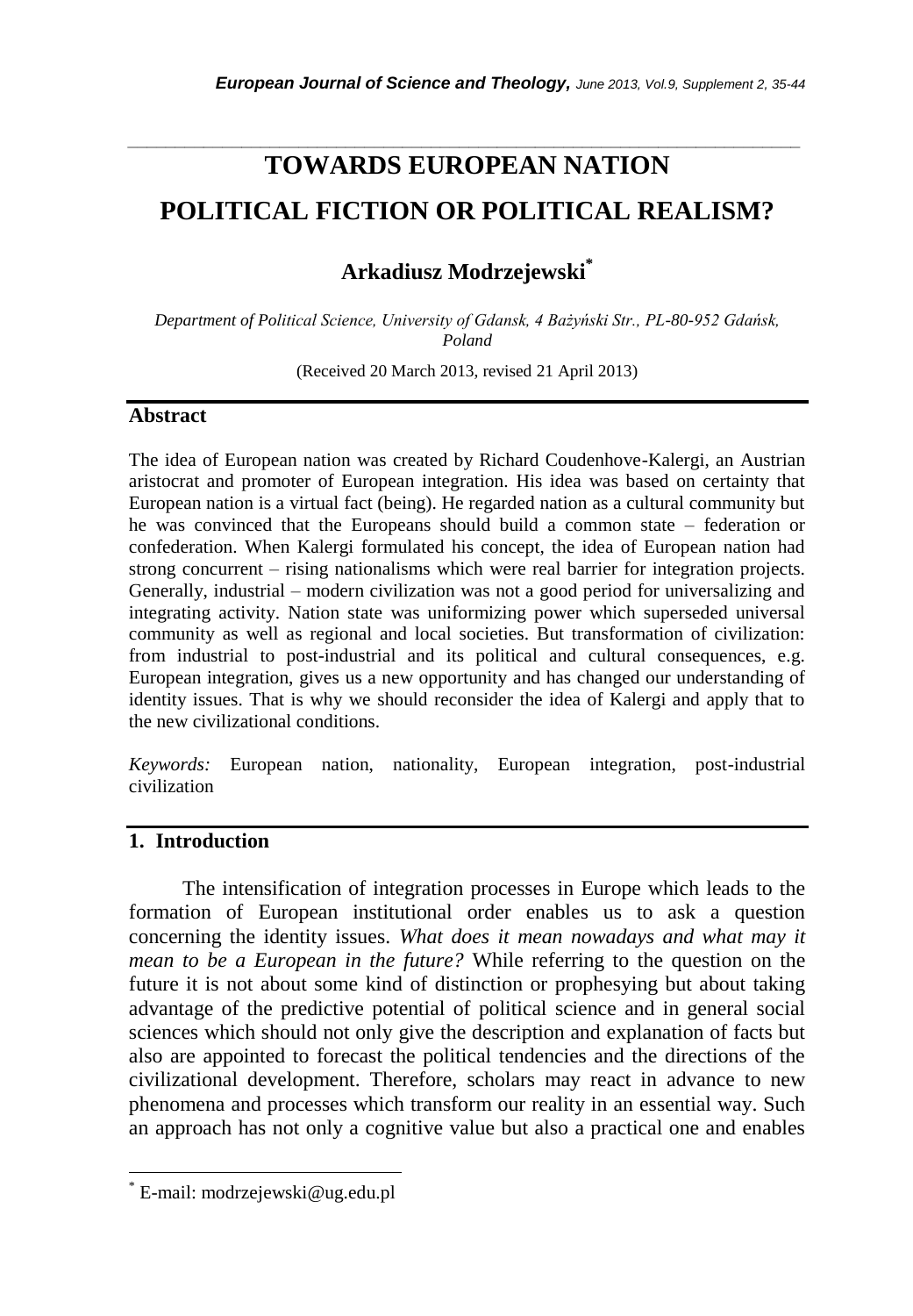the preparation for the changes, overcoming the anxiety and shock which was defined as "future shock" by an American futurologist Alvin Toffler. Obviously, predicting is much easier for the representatives of pure sciences who rely on precise quantifiable data rather than for humanists who mostly deal with immeasurable quality data. At most we can present their intensity in a quantifiable form. Therefore, our prognosis in humanities will be treated only in probabilistic categories even more than in pure sciences. We may assume that after fulfilling certain conditions, a given phenomenon or a process may possibly occur. We apply the theoretical thought for which forecasting is not only an intellectual challenge but first and foremost a test of its authenticity [1].

In this article I am thinking over the possibility of implementation of the idea of a European nation whose father was the Austrian aristocrat Richard Coudenhove-Kalergi (1894-1972),  $20<sup>th</sup>$  century activist in favour of uniting Europe, the leader of pan-European movement. I treat the theory of the development of civilization as a theoretical, initial basis for the formulating prognosis. It assumes that in the contemporary world a transformation of civilizational character occurs. The transformations happen in all fields of social activity. Profound transformations occur in the sphere of economy, politics, culture and what follows also in the identity. Generally speaking, it is assumed that industrial order is becoming a post-industrial order [2]. The characteristics of the last one in relation to the issues interesting to us will be presented in the further part of this text.

### **2. Coudenhove-Kalergi's idea of European nation**

In the history of Europe there are various integrative and disintegrative concepts and activities overlapping. The end of World War I and World War II constituted an important basis for the development of contemporary integration thought. After traumatic experiences caused by nationalistic ideologies numerous suggestions and actions aiming at the introduction of some kind of a federation of European nations were a certain remedy. For many European thinkers the United States of America constituted a pattern for system solutions.

Count Richard Coudenhove-Kalergi also belonged to this group of thinkers. He commenced his activity for the benefit of united Europe at the end of World War I and continued constantly until his death. His political activity because of which he became one of the most prominent ideologists of European integration deserves a special attention. He published works important for the development of integration thought such as *Pan*-*Europe* (1923) and *Die Europäische Nation* (1953), in which he expressed his opinions concerning the ideas of European integration as well as the formation of European nation. In 1924 he announced *Pan European Manifesto* in which he summarized his own integrative notion. Kalergi believed that extremely comprehended national variety on European subcontinent is actually a fiction created on the grounds of the Reformation and religious wars which occurred on the Old Continent in  $16<sup>th</sup>$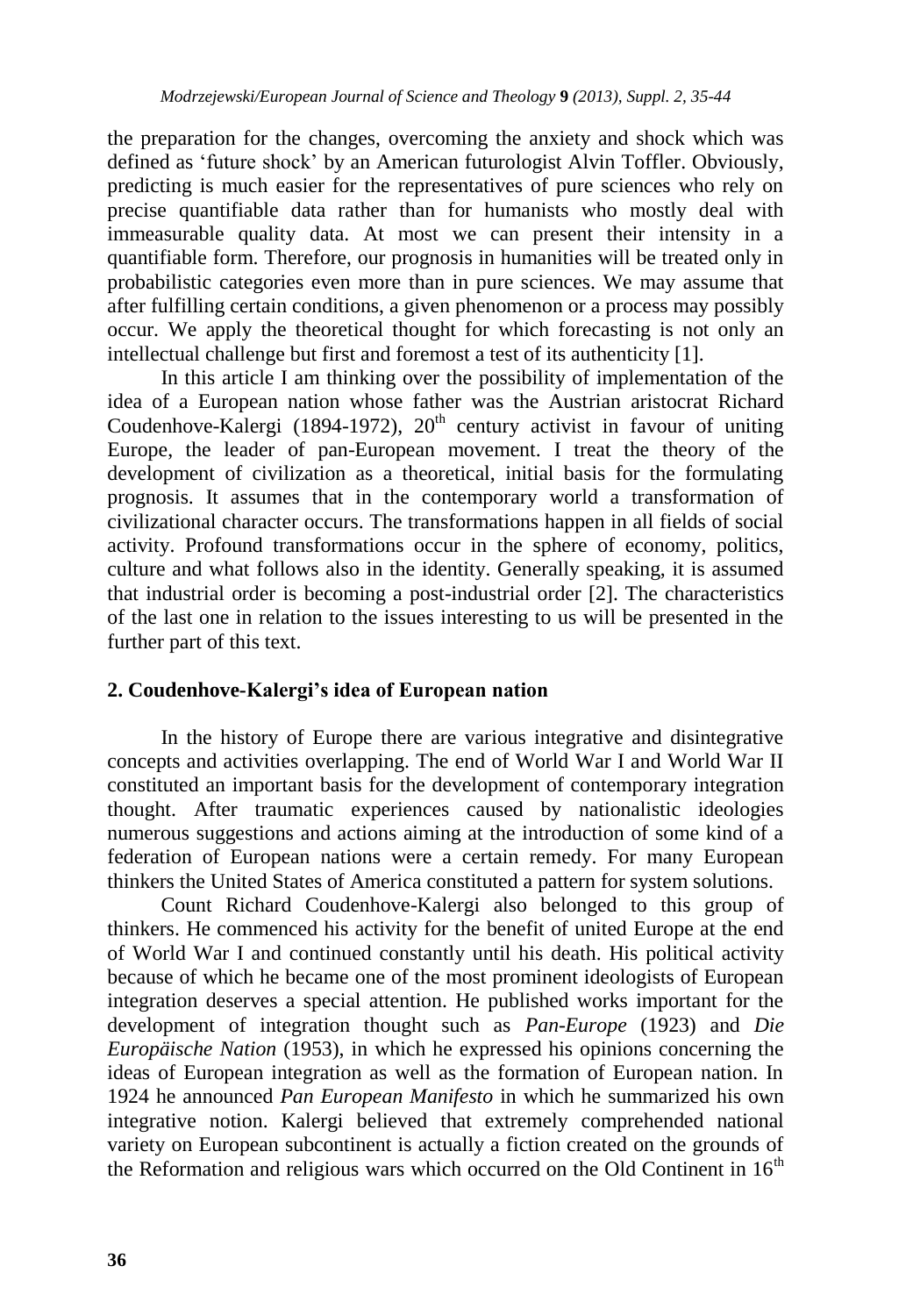and 17th century and the French Revolution which made fetish out of the nation replacing the king and religion.

According to the author of *Pan-Europe* in Europe there is one European nation which is divided into many branches. In *European nation* he stated:  $\mathcal{L}$  Perceiving nation as a cultural community  $(\ldots)$  indicates that the whole Europe is one nation which divides into branches and ethical nationalists see only individual branches which they regard as trees due to the fact that common trunk is hidden in their partial perception" [3].

For Kalergi re-integration of European societies was a necessity conditioned by a real threat of the destruction of European civilization. "Behind the wish *united Europe –* he claimed – there is neither hidden love nor fondness but a bitter necessity." [3, p. 31] It was especially culturally and civilizationally strange Russian Bolshevism which posed a threat. He notices that "newly born Soviet Union became the greatest threat to Europe. It affected Europe both from the inside and outside through the revolution and war. Its aim was the destruction of European civilization and tradition as well as the removal of its defenders in case of the situation when they would not surrender to communism. The Bolshevik leaders did not hide their intentions towards Europe included in the Soviet Union up to coastline of the Atlantic Ocean." [3, p. 15]

Therefore, the basic nation-forming Kalergi"s notion is the inner power. On one hand, posing a threat to the existence of European societies and culture – in the past Arabs and Ottoman Empire, representing hostile towards Europe civilization of Islam, after the WW I as it was already mentioned, Bolshevism. On the other hand, having integrative features due to the fact that only a real threat from some "strangers" integrates the heterogenic society. It was already in the years between the wars they were seen not only in Russia but also in the economic filed of the United States of America, Eastern Asia and even in the Great Britain, which at that time because of its colonial empire was not considered in the pan-European calculations but its membership in future state and federal European institutions was not excluded similarly like Russia which was considered if the condition of democratization of political system was fulfilled.

Coudenhove-Kalergi mentioned the Swiss, Germans and Italians as an example of successful attempts of national unity in the face of external threat. Obviously, in Kalergi"s notion Europe is not only "a besieged fortress". It is also a cultural community which consists of the heritage of Greek and Roman civilizations, Christianity, especially Western and German people which contributed to the creation of the ethos of medieval knighthood – some kind of community of supranational values. These elements determine the European identity. The variety of (national) traditions is its wealth. According to the author of *Pan-Europe* there is no contradiction between love towards own nation and a respect to the heritage of other cultures as well as the awareness of "a thousandyear bond between all the spirits of Europe" [3, p. 22]. The awareness of belonging to the European community and so-called "European patriotism" are to become the coronation and complement of the national feeling [3, p. 70].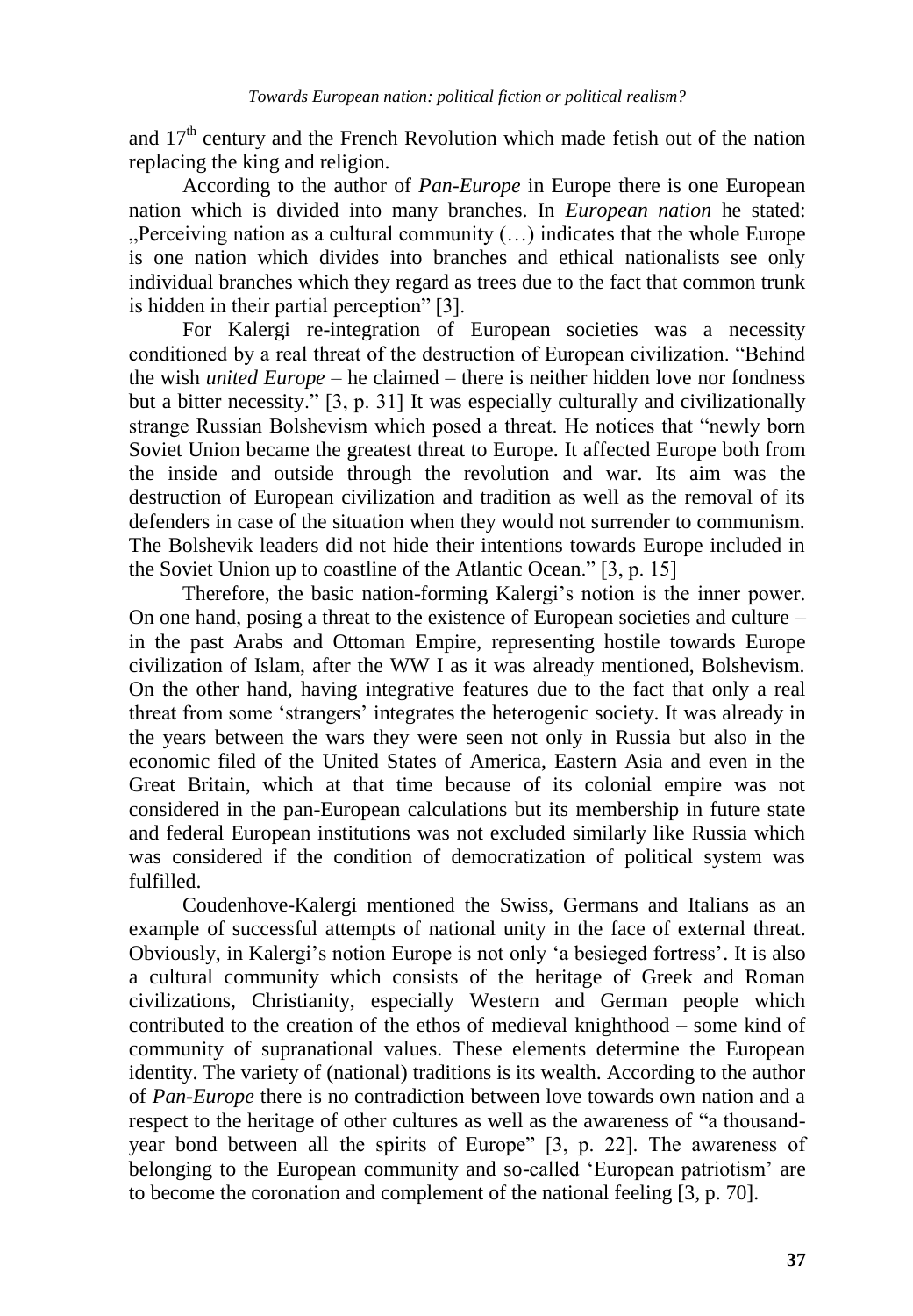#### **3. Political or cultural concept of nation?**

While creating communities defined as national one can usually distinguish two types of ideology delimiting the scope of a nation. They indicate a decisive factor in the process of building a nation. The first one has a political character: a nation is primarily understood as a political community. The notion of *nationality* is in fact a synonym to *citizenship.* The second one is a culturological ideology in which the first-class significance of culture in creating a nation is emphasized. A nation is perceived as a cultural community [4]. Within the framework of the second ideology we can also distinguish a subcategory – ethnical-cultural ideology which, besides the culture, indicates the relationship, blood relations, common genealogy as a factor creating a nation. Although an ethnic nation is always a cultural nation, not every nation can be reduced to this ethnic category. Common features of a nation in cultural and ethnic sense are cultural attributes as a set of factors creating a nation. It concerns inter alia: language, symbols, system of values, attitudes, approaches, customs, cultural tradition and also a common historical memory. In case of a not ethnic cultural nation an alleged relation of members of a community is not fetishized. Culture as such and not as a genealogical myth or a belief in relationship is a constructive factor. Not every nation in a cultural sense – for instance German-speaking cultural community (*Kulturnation*) – is a nation in an ethnic sense. A cultural nation as opposed to the ethnic one has a much more inclusive character. We become a member of such a nation only through the inclusion into the system of signs of a related culture and not through some mythical relationship which prevents or at least makes it harder to incorporate people of other origins into the community [5].

What connects both national ideologies is imagination of participation in national community. Many authors both in Anglo-Saxon countries and in Continental Europe perceive a nation as an imagined community [6]. It is related to the state of consciousness of the members of community. Auto-identification is seen as *conditio sine qua non* of the existence of a nation in general. Therefore, in the creation of a nation subjective factors outweigh the objectives ones. It refers to the communities based on a cultural and a political paradigm. Whenever there is a lack of consciousness of the belonging to a national community, there are also no premises for creating a nation. One of Polish personalistic philosophers stated rightly: "A nation exists in people and owing to people" [7]. In order to use more precise definitions it can be said that a nation exists in human consciousness and owing to that consciousness a community becomes a nation. The notion of a Soviet nation may serve as a negative example. Self-consciousness of the members of the community did not follow the political project. As a consequence a Soviet society was created and a Soviet nation failed to be created. Soviet citizens did not realize or even did not imagine that they would create a national community, obviously, besides the ideologically involved individuals.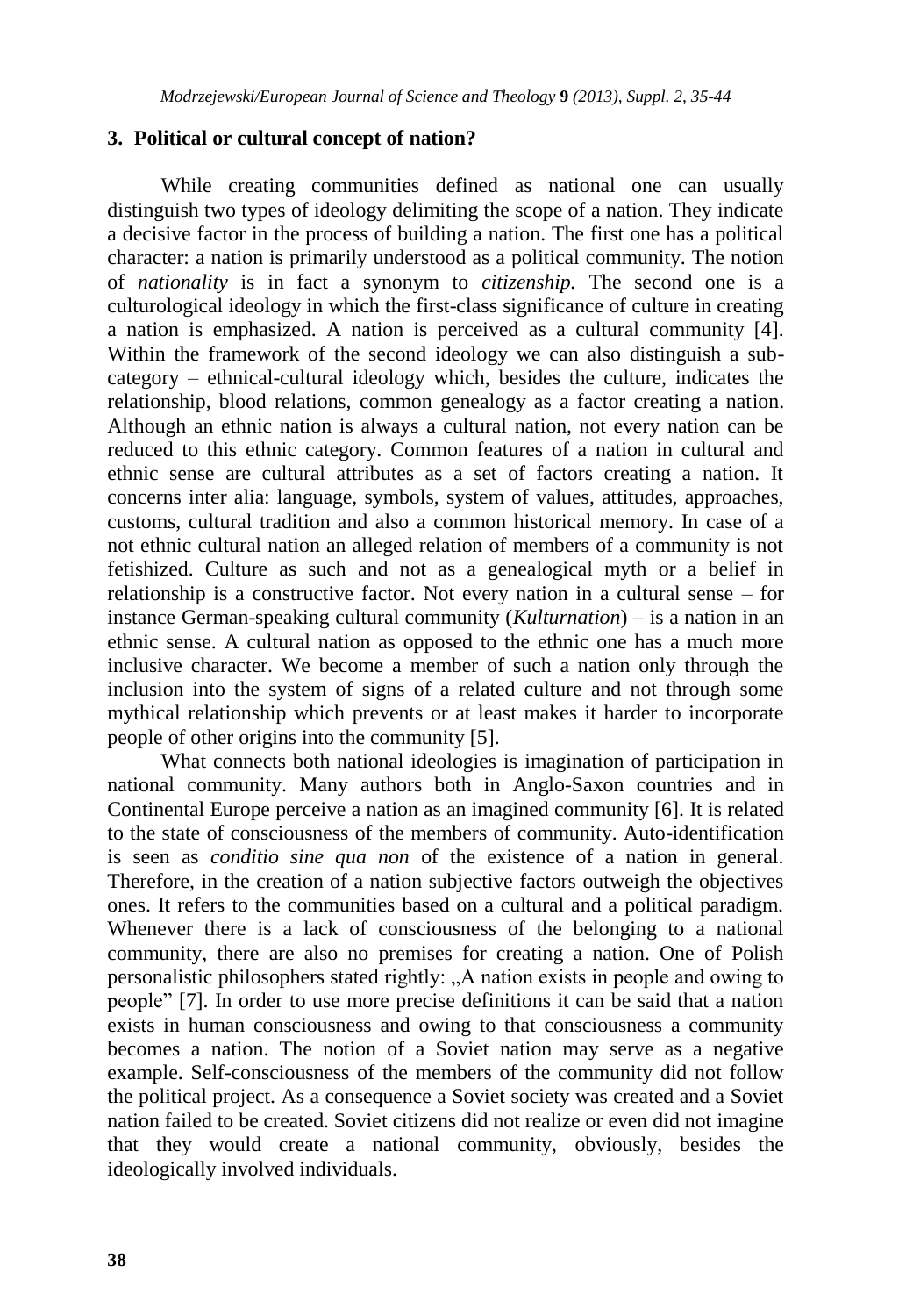Questions concerning the sources of this consciousness are in fact the questions concerning the subjects participating in the process of creating the nation. An opinion of "an everlasting existence of nations" (*primordialism*) seems archaic [8]. Today it rather fits to the ideological discourse usually conducted on the margins of the public life of developed societies. Since nations are not something everlasting, they must appear due to some factors which form this representative community as well as form the awareness of its members to participate in this community. Modernizing theories convince us that a nation, in its contemporary interpretation, is a relatively new community. Its creation is connected with the industrialization and modernization processes and thus with the development of industrial (capitalistic) social relations, popularization of middle-class culture as a more superior culture in relation to a folk (traditional) culture, the formation of mass media, development of public education into which patriotic education is inscribed [9], and also a standardization in the field of language, which was supposed to become an all-nation language. In the process of establishing the national awareness state institutions (administration, army, schools and universities) were especially involved. In the places where national identity was defined as opposed to the state and state nation, as for example in Central-Eastern Europe, the role of nation-creating subjects was assumed by the social and intellectual elites which were called *the intellectuals* usually supported by the Church, educational institutions, cultural associations and press. Historians, also the academic ones, played a significant role because owing to them historic awareness of a nation was being created and it was some kind of a intermediary between generations.

The state in the process of nation formation can be treated either as a main architect of a community and national awareness (state nation) or as an aim which a national community strives for (national state). In case of establishing an own state by a nation, it assumes the nation-creating functions, popularizing the national idea and consolidating patriotic attitudes. It is perceived by the national community as a guarantor of its existence. In this process the state performs various functions, such as: external frames within which integration processes occur both in social and political sphere as well as in economic, cultural and linguistic one; power integrating a community in case of external threat; power forming state"s ideology referring to the values, ideas, principles and aspirations characteristic of a given community; a patron of culture and institution which popularize it [10].

In this context we notice that a cultural project is inscribed in a political paradigm. However, we also notice that the projects of political communities (Anglo-Saxon, Swiss and in a way French nations) are built on the basis certain cultural paradigm, which may mean using a common language as a tool of internal communication within the community; such function is perfumed by English and French or at least the affirmation of basic political values as it occurs in case of the Swiss who use four languages. Generally, for a cultural project a common state is not a *sine qua non* condition of the existence of a national community. It can exist without its own state. As opposed to a political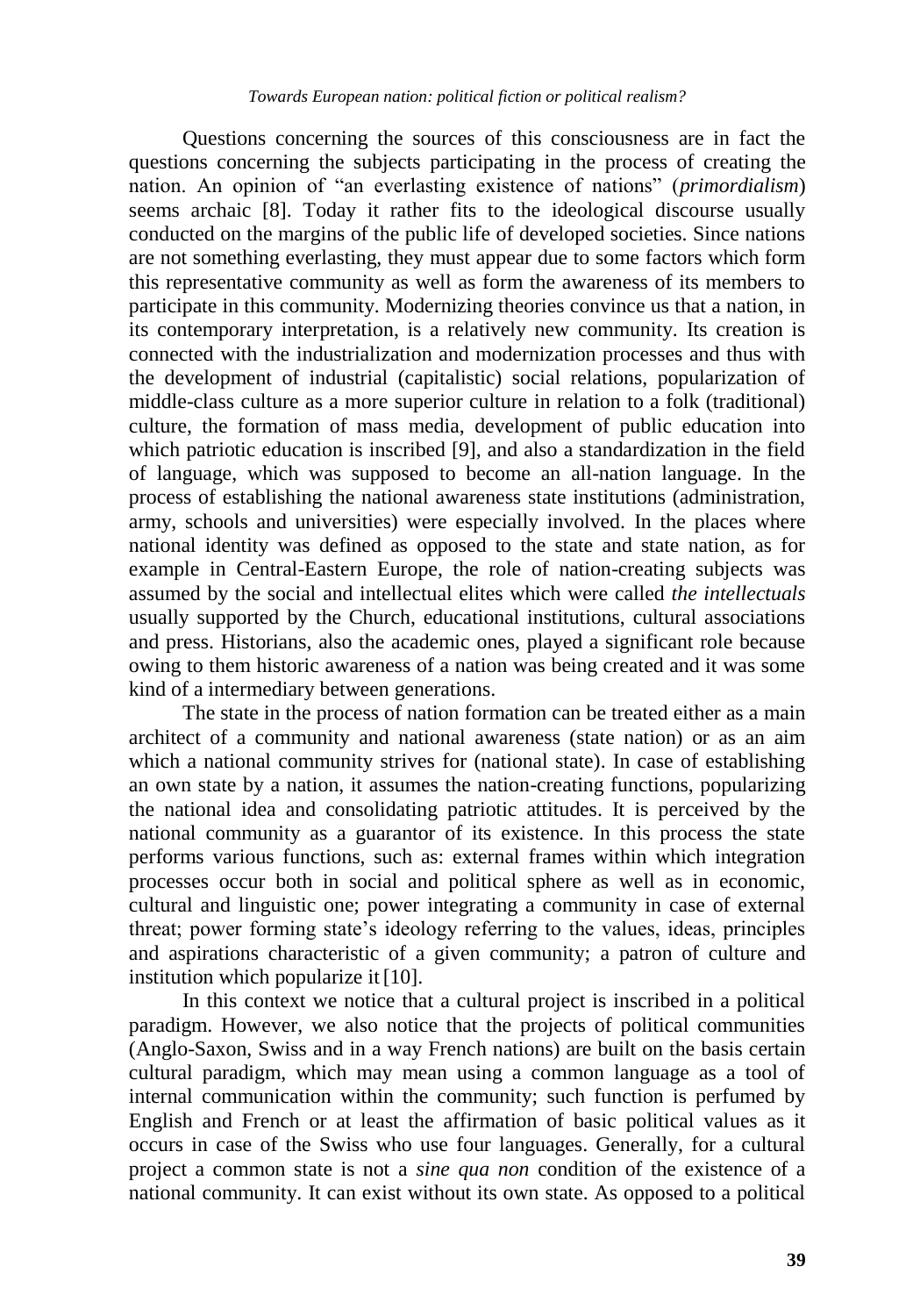project which cannot function outside of the state. It is organically connected with the state. But if it is not connected with a real state, then it is connected with its idea. However, the idea cannot remain an abstract form, community, or at least national elites, it strives for its realization, which is the creation of state of nation.

First and foremost we find the impact of ideology based on culturology in Kalergi's notion. There seems to be ontological error in the choice of cultural strategy which this thinker did not avoid. As a whole, Europe has never been a cultural community, at most axiological community as it was seen by for example Karol Wojtyła – the Pope John Paul II [11]. And as such it created a civilization community in which cultural variety is included. With regard to culture we observe the variety of: languages, symbols, myths, traditions, customs, confession and ceremonies, excluding the creation of to some extent homogenous national community – cultural nation. Kalergi did not notice the proper significance of a political factor of the nation-forming process. Obviously, we cannot say that he ignored it totally, nevertheless he made a factor constituting a European nation from culture. Most likely he did it on purpose, because in case of including a European nation in political categories he would have to assume it merely as a project still requiring the implementation. He preferred to emphasize the ontological reality of a European nation, which was to accept the European nation as a real existence. Therefore, Kalergi may appear as a utopian and his integration notion as *political fiction.*  The idea would not be so unrealistic if Kalergi had based on political project. During his lifetime certain symptoms appeared – the formation of European Communities which formed the basis for the notion of a European nation but seen in political categories. Publishing *European nation* he could not notice the post-industrial transformations which since 1960"s have been performing a relativization of contemporary national identity, which creates opportunities for other forms of identity: regional, ethnic and supranational).

# **4. Idea of European nation in the face of integration and postmodern reality**

The intensification of integration processes in Europe as well as civilization transformation changing the industrial order into post-industrial reality, in a cultural and identity dimension called post-modern, are simultaneous phenomena. Although the origins of European Communities indicate the industrial origins, the European Union in its present form evolved towards the post-modern structure, which is confirmed by often breakneck efforts of the scholars tending to define the Union by means of industrial paradigms which Zygmunt Bauman emphasizes [12]. Therefore, the formation of post-modern identity and European integration in its present form can be treated as processes connected with each other which are the consequences of civilizational transformations which started in the 1960"s. A common denominator for postmodern identity and European integration is the relativization of sovereign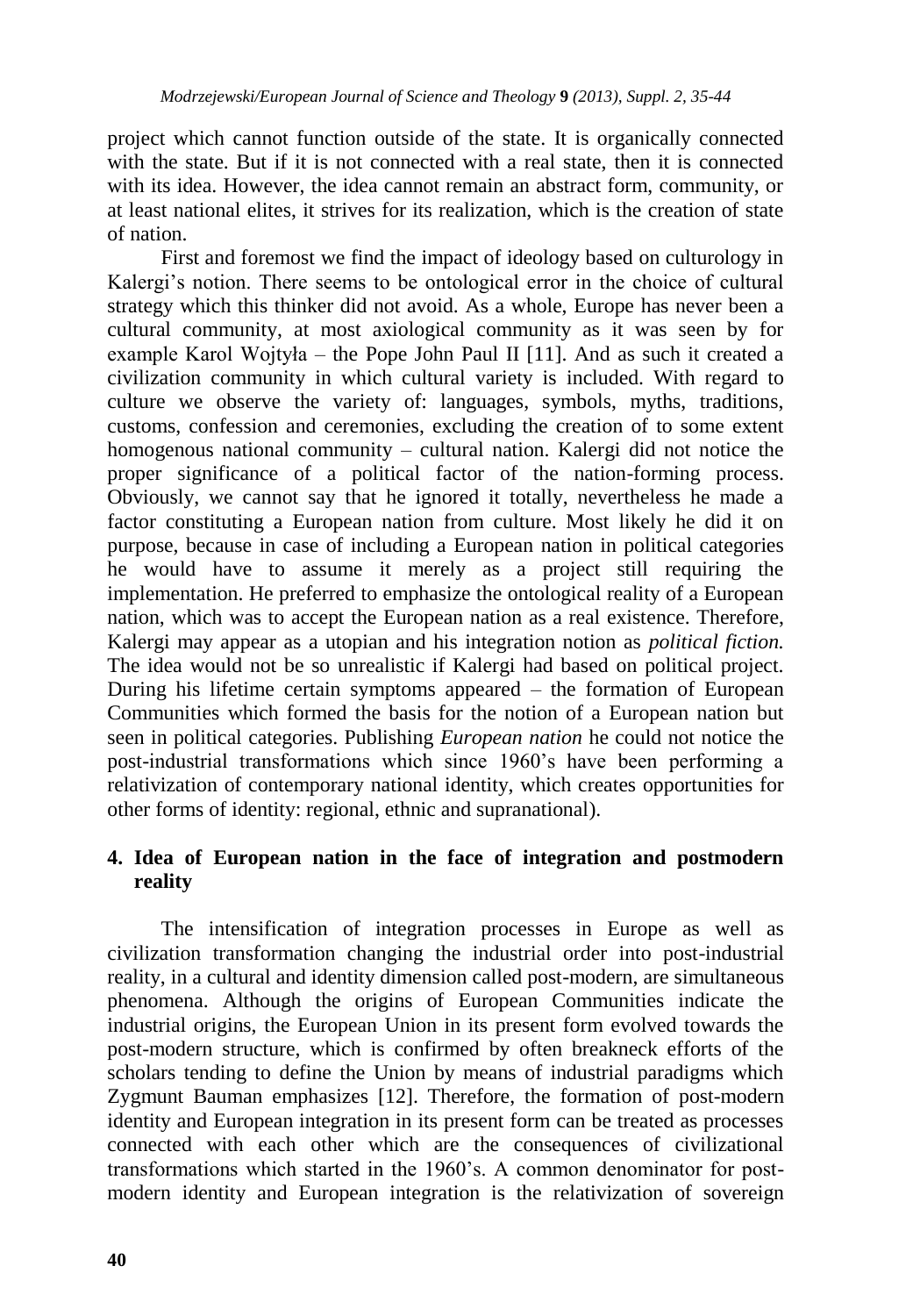nation state and its competences in the field of creation of homogenous national identity. It creates the opportunity for new, alternative forms of identity which can be treated as opposition or a completion of national identity. There is enough place for the identity on the regional level, also in an ethnic-linguistic dimension (e.g. the Scottish, the Welsh, the Catalonian, the Basque or not so well-known communities such as the Kashubians in the Northern Poland or the Frisians in Germany and Holland), and for the supranational identity, *national European identity*. At the same time regional and supranational identities are perceived as uncompetitive to each other. Today they compete with the national identity. And as long as national identity constitutes a predominant form of identity, Europeaness and regionality will not aim against each other [13].

Fragmentarization and liquidity are characteristic of an emerging postmodern identity paradigm. In industrial order identity was monopolized by the state factors. Nation state aimed at elimination or at least reduction of the significance of other forms of identity. Nationalistic totalitarian regimes constituted the most distinct example of this kind of tendency. Nevertheless, even democratic states did not avoid the politics of homogenization conducted in the name of national unity [14]. The emergence of new identity paradigm occurring as a result of civilizational transformation does not mean a radical rejection of modern national identity but it means its relativization and mixing into identity *melting pot*. This type of identity was already known in preindustrial order. A metrics of one of Cracovian canons from the period of Polish-Lithuanian Commonwealth: "*canonicus cracoviensis, nationae Polonus, gente Ruthenus, origine Judaeus*", which can be translated as: "a Cracovian canon, of Polish nationality, Ruthenian by birth, of Jewish descent'. In post-modern world we can define our identity depending on the variable cultural and geographical conditionings. In a national system we may appear as an inhabitant of a given region, in a European system as a citizen of one of the member states, and in a global system as a citizen of the European Union, or simply a European.

Certainly, the transformations in the identity sphere do not mean the existence of *national European community*. The relativization of national identity may facilitate the process of creating European nationality. We will not have to deal with the copying of industrial paradigms. National European identity will not assume an homogenous form of industrial national identity. Post-modern paradigm of nation will assume a multilayered national identification: from ethic to a political (state) lower and higher rank (European). The last layer may turn out to be the strongest in the conditions of a constant spatial mobility.

Assuming that the realistic notion of a European nation can exist in a foreseeable future only in a political formula, it can be noticed that the integration and consolidation of the member states of the European Union result in the establishment of institutional framework, in which the process of forming a European political national community can be initiated. One can come across the opinions, also among the authors representing new member states, that some of the elements of ideological (political) fatherland, occur on the continent scale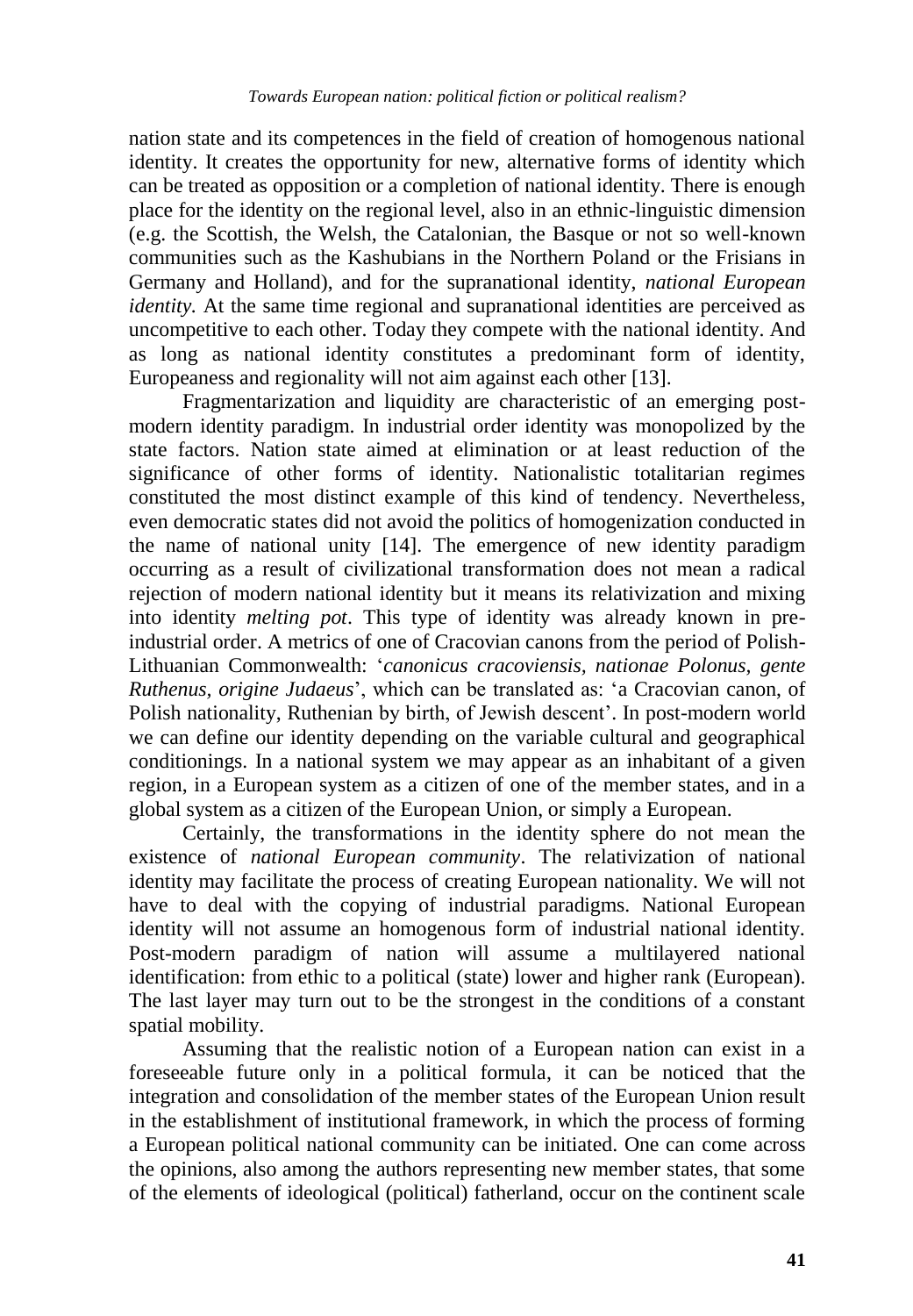and therefore it can be said that contemporary inhabitant of a member state of the European Union may consider its membership to a private fatherland (socalled little fatherland – a German term *heimat* reflects the meaning of a private fatherland) and two levels of fatherland in a political sense – national and European [15].

This tendency is proven not only in the European region. This moment can be found also in other post-industrial western societies, as in New Zealand [16].

The European Union resembles a state more and more, also in the symbolic layer: a flag, an anthem, currency, citizenship, diplomatic service, Lisbon Treaty which is a quasi-constitution [17]. What is especially essential for the process of the formation of national identity is European citizenship. Some lawyers and political scientist interpret its fact as assuming the form of federal state by the EU. "A transition – states Mokrá – from a market citizen to the Union citizen clearly illustrates a fundamental transformation of the European Economic Community being aimed mainly at macroeconomic goals shaped into entity very close to a political union because of its goals and activities. The citizenship is often considered to be one of the fundamental preconditions of federal organisation of state also in case that the Union has not reached this stage of integration process yet, formulation of the Union citizenship institute is of significant declaratory as well as constitutional meaning The EU citizenship as an individual institute markedly contributes to the common identity building, the citizenship is seen as a positive step towards the integration by the EU, the Member States as well as the citizens." [18]

As in the case of before mentioned former Soviet Union, also in the case of the European Union, the existence of citizenship does not determine directly the existence of a nation. Today only about 13% of the EU citizens strongly identify with Europe (but in fact it is more than 50 million people) [19]. C*ivic European nation* project only has a perspective character. And it has an advantage over *Soviet nation* due to the fact that it occurs in the conditions of a democratic society and civic culture. Certainly it is helped neither by the deficit of democracy on the supranational level nor by a strong scepticism of some Western societies (mainly the British). Also the current economic crisis does not form a favourable atmosphere for the discussion on a European nation. National resentments seem to prevail and quite often they undermine European solidarity which in case of national project must constitute its main principle. Nevertheless, it is worth remembering that the crisis is a temporary phenomenon. The project of creating a nation is counted at least by decades. Despite the fact that the Americans had to deal with even greater crisis during American Civil War, *civic American nation* project survived and rather nothing jeopardize it at present. Neil Fligstein observes that first and foremost all the beneficiaries of the European integration are the capital for national European identity – and it does not concern the states, but the individuals.  $\Lambda$  It is people – he states – who are involved in such interaction that are most likely to come to see themselves as Europeans and involved in European national project. In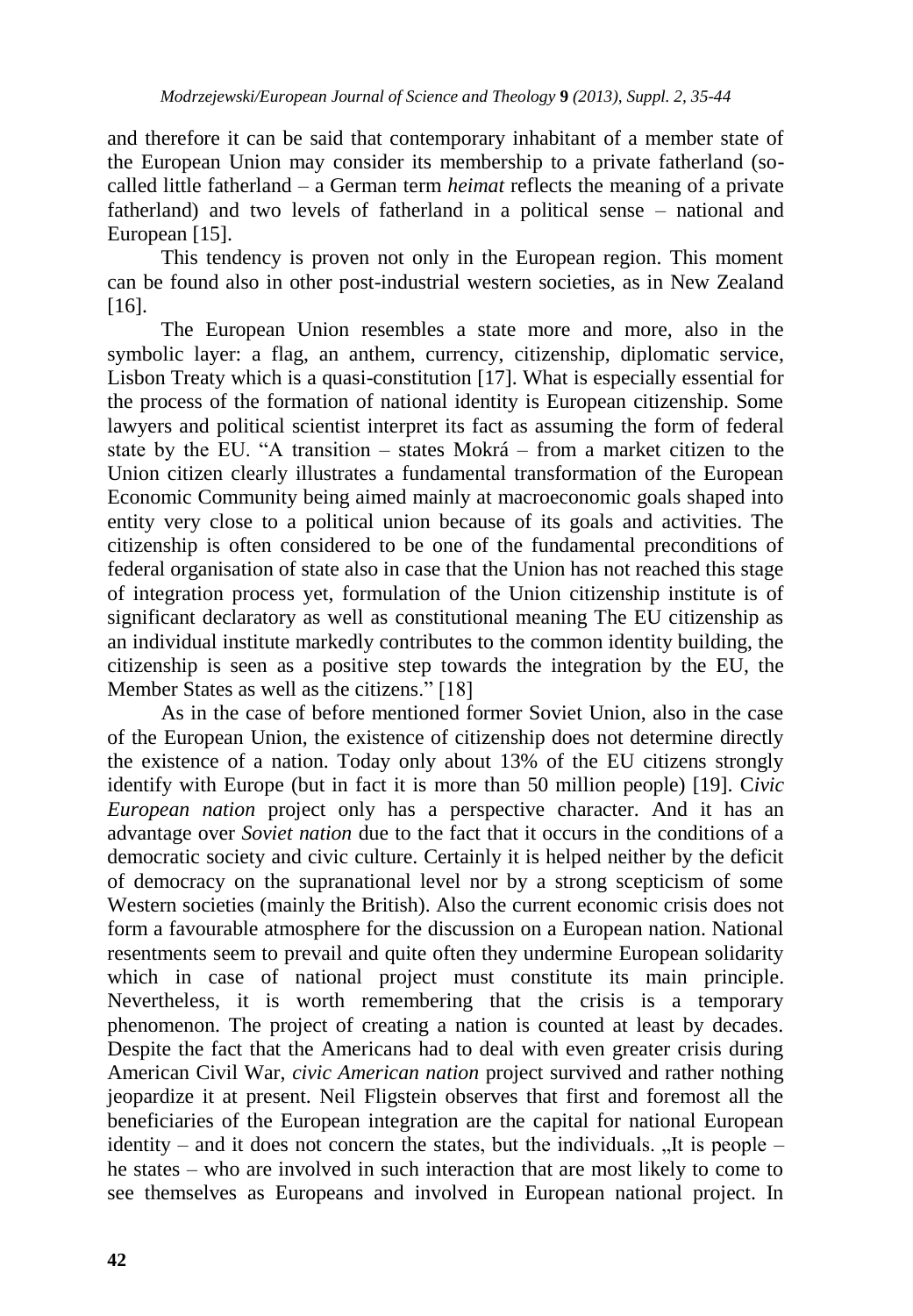essence, Europeans are going to be people who have the opportunity and inclination to travel to others countries, speak other languages, and routinely interact with people in other societies in the Europe – wide economic, social, and political fields." [19, p. 143]

It is the spatial mobility which may have a great influence on the formation of national European identity. Post-modern identity is symbolized by Bauman's 'tourist', for whom mobility – the possibility of constant move - was the fundamental value. Possibly it is a global and a "European tourist" as well. For the former the discovering space is almost the whole world, for the latter – uniting Europe. In both cases "the tourist" does not have a permanent address. Temporality is his feature. He is everywhere and acts temporarily. Work is an important reason for the spatial mobility. Abolition of borders and the freedom of movement and work are conducive to such a lifestyle in European conditions.

The migrations of people within the borders of the European Union affect the weakening of bonds with present communities such as a nation, local community or a family. In a further perspective they may cause the substitution of the sense of membership to a given state with the awareness of participation in one great European space. At this stage of development of integration "secondary" European citizenship may have a much greater importance in the future and become the primary form of political identification, especially with regard to the residents who are the citizens of the Union but who do not have the citizenship of the county of permanent residence. In their case, it seems the most proper to refer to the status of the citizen of the European Union.

### **5. Conclusions**

The answer to the thesis advanced in the title of this article is far from easy. At present European nation project seems to be a *political fiction*, especially in its initial culturological form supported by Coudnehove-Kalergi. However, the function of political science and social sciences is to predict the tendencies in the development of social and political relations. As much as we can state that there are no premises confirming the existence of European nation, we cannot exclude the emergence of national European community in the future. A nation, in a historic and psychological sense, is a variable phenomenon [20]. Symptoms, indicating the possibility of the occurrence of such an identity category as a European nation, allow to diagnose both the research on the civilizational transformations as well as the analysis of the integration processes in Europe. The emergence of the awareness of the community membership will be a decisive factor prejudging the existence of national European community. There are already the institutional frameworks for the political project. The awareness may appear only when the European bureaucracy, pro-European organizations, European political parties, educational institutions and universities as well as European and national media promote political national European identity [21]. National *ancient régime* of industrial times determines the prevailing identity paradigm. It should be taken into consideration that